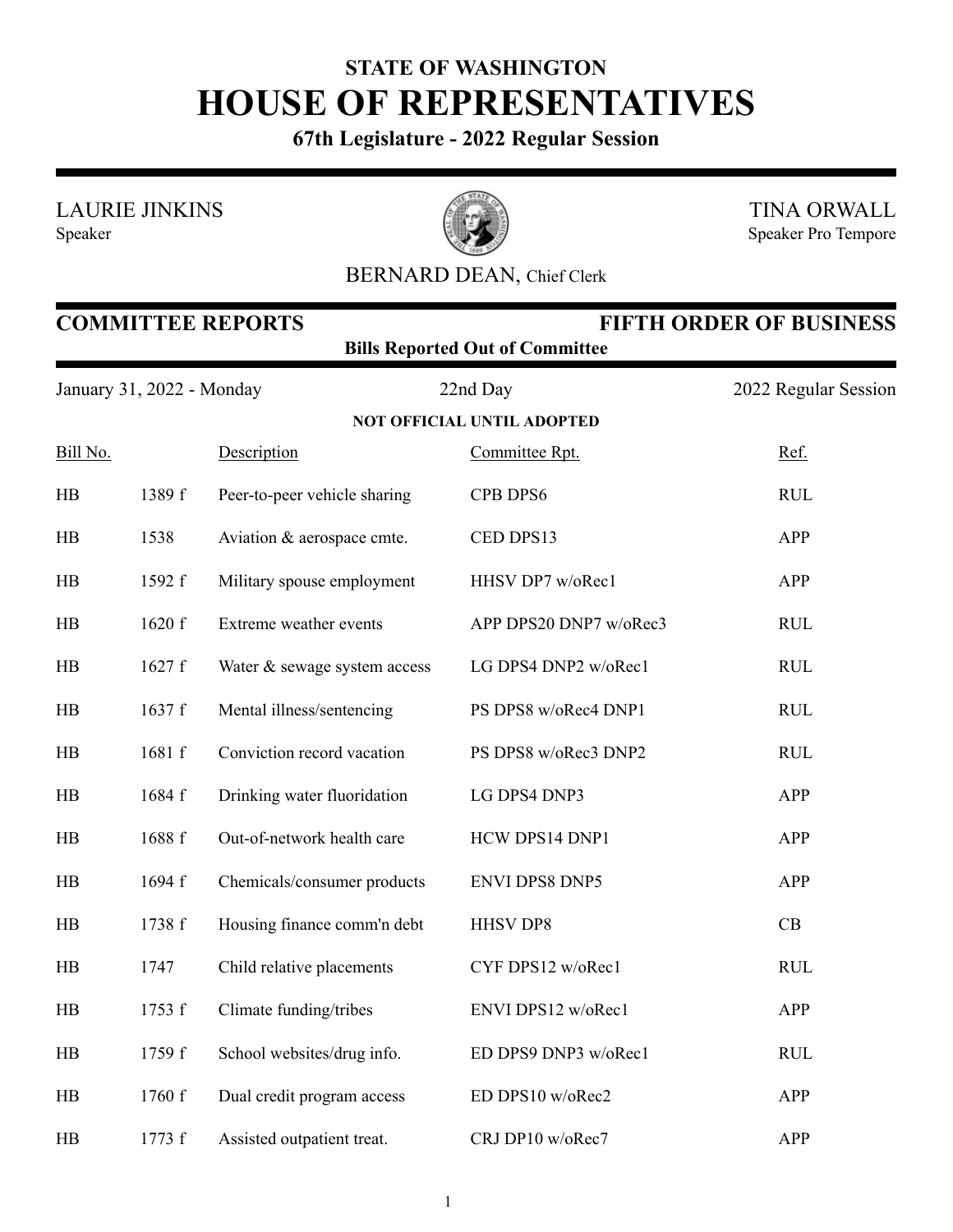| HB             | 1776     | High-hazard facility wages   | LAWS DP4 DNP3          | <b>RUL</b>                  |
|----------------|----------|------------------------------|------------------------|-----------------------------|
| H B            | 1793     | Electric vehicles/HOAs       | CRJ DPS12 w/oRec3 DNP2 | <b>RUL</b>                  |
| HB             | 1803 f   | School director compensation | ED DPS9 DNP3 w/oRec1   | APP                         |
| HB             | 1811 f   | Fire benefit charges         | LG DP4 DNP3            | <b>FIN</b>                  |
| HB             | 1815 f   | Catalytic converter theft    | PS DPS13               | <b>TR</b>                   |
| HB             | 1817 f   | Deferred prosecutions        | PS DPS9 w/oRec2 DNP2   | <b>RUL</b>                  |
| HB             | 1818 f   | Reentry and rehabilitation   | <b>HHSV DPS8</b>       | APP                         |
| HB             | 1826 f   | Interfering with emergency   | PS DPS13               | <b>RUL</b>                  |
| H <sub>B</sub> | 1827     | Community reinvestment       | CED DPS9 w/oRec2 DNP2  | APP                         |
| HB             | 1830 f   | Reusable packing materials   | FIN DPS17              | <b>RUL</b>                  |
| HB             | 1832 f   | Code city form of government | LG DP7                 | <b>RUL</b>                  |
| H <sub>B</sub> | 1833 f   | School meals/electronic info | ED DP13                | <b>RUL</b>                  |
| HB             | 1834 f   | Student absences/mental hlth | ED DP13                | <b>RUL</b>                  |
| HB             | 1840 f   | Community colleges/diversity | CWD DPS7 DNP5          | APP                         |
| HB             | 1856 f   | Voluntary stewardship prog.  | <b>RDAN DP15</b>       | APP                         |
| HB             | 1861 \$f | Future fund trust fund       | HHSV DPS5 DNP3         | APP                         |
| HB             | 1878 f   | Schools/comm. eligibility    | ED DP13                | APP                         |
| HB             | 1880 f   | Housing benefit districts    | HHSV DPS5 w/oRec3      | <b>FIN</b>                  |
| HB             | 1891 f   | Rangeland fire pilot         | RDAN DP12 w/oRec3      | APP                         |
| HB             | 1894 f   | Juvenile diversion/period    | CYF DP12 w/oRec1       | <b>RUL</b>                  |
| HB             | 1901     | Civil protection orders      | CRJ DPS12 DNP4 w/oRec1 | <b>RUL</b>                  |
| H <sub>B</sub> | 1907 f   | Gift equity packaging        | CWD DP11               | <b>RUL</b>                  |
| HB             | 1914 f   | Motion picture program       | CED DPS13              | $\boldsymbol{\mathrm{FIN}}$ |
| H <sub>B</sub> | 1930 f   | Cosmetologists, etc/licenses | CPB DPS7               | <b>RUL</b>                  |
| HB             | 1956     | Incarcerated individuals/PRA | SGOV DPS4 w/oRec3      | <b>RUL</b>                  |
| H <sub>B</sub> | 1957     | Disaster recovery assistance | APP DPS30              | <b>RUL</b>                  |